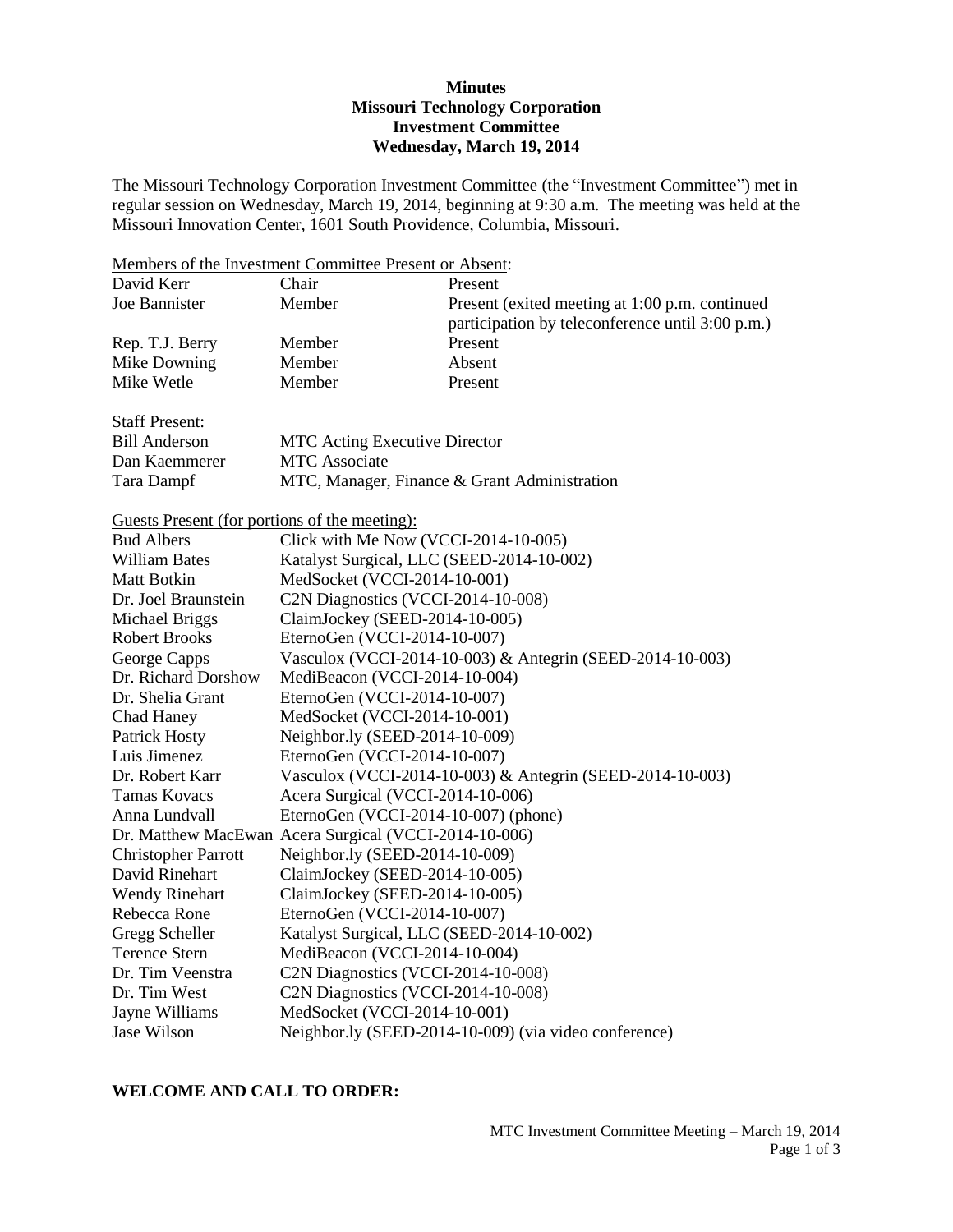Chair Kerr called the meeting to order at 9:30 a.m. and established a quorum with four members present including Rep. Berry, Mr. Wetle, Mr. Bannister and Chair Kerr.

# **APPROVAL OF MINUTES:**

Chair Kerr moved to the first agenda item which was the approval of the minutes of the Investment Committee meeting held on March 11, 2014. Draft minutes were distributed to the Investment Committee prior to the meeting. After discussion, the following resolution was moved by Mr. Wetle, seconded by Mr. Bannister, and unanimously approved by those Investment Committee members present:

**RESOLVED**, the Investment Committee hereby approves the minutes of the March 11, 2014 Investment Committee meeting, as presented.

### **IDEA FUND PROGRAM DISCUSSION:**

Mr. Wetle requested that the Investment Committee discuss the program guidelines of the Venture Capital Co-Investment program. Mr. Wetle stated that the IDEA Fund program contemplates that, to qualify for finanancial assistance from the MTC, venture capital deals should have a sophisticated lead investor with experience and knowledge in the company's industry. He noted that some applicants for MTC's Venture Capital Co-Investment program do not have such investors indentified. Mr. Wetle questioned whether or not, as a matter of policy, MTC investments should be contingent on identification of a satisfactory lead investor. Director Anderson acknowledged the need to revisit the guidelines as the MTC investment programs mature. After discussion, the Investment Committee determined that further consideration of this topic was appropriate, including possible future changes to the program guidelines by the MTC Board with input from the Investment Committee regarding its experience with administering the program.

### **REVIEW PROGRAM APPLICATIONS:**

Chair Kerr then entertained a motion to enter Closed Session. The following resolution was moved by Mr. Bannister, seconded by Rep. Berry, and approved by the following roll call vote:

**RESOLVED,** the Investment Committee hereby enters Closed Session at 9:45 a.m. pursuant to Section 610.021, subsections (1), (12), (14), and (15), RSMo, relating to the review and discussion of Seed Capital Co-Investment Program applications and Venture Capital Co-Investment Program applications.

| Rep. Berry    | aye |
|---------------|-----|
| Mr. Wetle     | aye |
| Mr. Bannister | aye |
| Chair Kerr    | aye |

After a discussion confined to the matters stated above by those present, the following resolution was moved by Mr. Wetle, seconded by Rep. Berry, and approved by a roll call vote:

**RESOLVED**, the Investment Committee hereby reconvenes from Closed Session at 3:55 p.m.

| Rep. Berry    | aye |
|---------------|-----|
| Mr. Wetle     | aye |
| Mr. Bannister | aye |
| Chair Kerr    | aye |